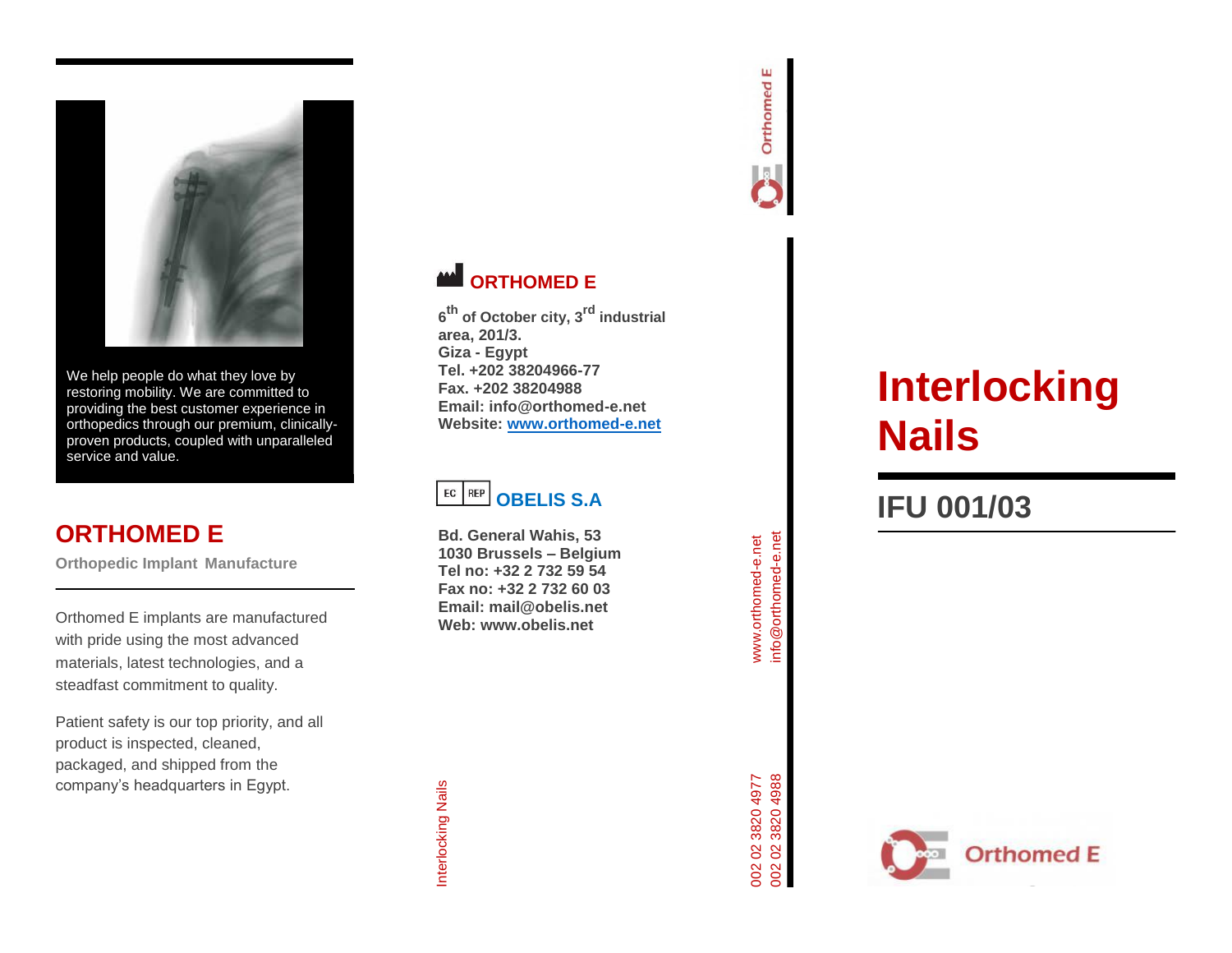**Manuals are subject to change; the most current version of each manual is always available online.**

#### **Printed in: December 24, 2018**

- Orthomed E has a variety of Interlocking Nails, which: Femur/Femoral; Tibia; Humeral; Reconstruction; Condylar; Gamma and Gliding Nails.
- Components are available in a variety of designs and size ranges intended for to be used for temporary fixation and stabilization of long bones in various anatomical regions.



Surgeons will select the design of the interlocking nail and size to give the range of motion and stability that need to function. There are several different choices of interlocking nails to consider.

#### **MATERIALS?**

Medical grade titanium alloy (TA) per ISO 5832- 3/ASTM F136 or Stainless Steel (SS) per ISO 5832-1/ASTM F138.

All of materials we have machined are found acceptable.



#### **INDICATIONS!**

The product line of the medical device Interlocking Nails, which intended to be used for temporary fixation and stabilization of long bones in various anatomical regions such as proximal femur, femoral shaft, tibia and humerus.

• **Femur/Femoral Interlocking Nails (FEN), Tibia Interlocking Nails (TIN) and Humeral Interlocking Nails (HUN)**, when inserted into the intramedullary canal of the femur, tibia and humeral respectively, acts to immobilize by holding the ends of a fractured bone in position to promote healing. The device may also be used to support the bone in the presence of a

pathological condition, or for knee arthrodesis;

- **Reconstruction Interlocking Nails (REN)** is indicated for allowing the synthesis of cluster pertrochanteric, intertrochanteric, upper subtrochanteric fractures and their combinations with the hip fracture;
- **Condylar Interlocking Nails (CON)** indicated for fractures in the distal femur;
- **Gamma Interlocking Nails (GIN)** is indicated for fixation of stable and unstable intertrochanteric fractures, including but not limited to nonunion, malunion and tumor resections;
- **Gliding Interlocking Nails (GLN)** is indicated for fixation of diaphiseal fractures of long bones in children and adolescents

#### **CONTRADICTION!**

The choice of particular device must be carefully weighed against patient's overall condition. Conditions listed below may preclude or reduce the chance of successful outcome:

- Infection local to the operative site.
- Signs of local inflammation.
- Fever or leukocytosis.
- Morbid obesity (defined according to the WHO standards).
- Pregnancy.
- Neuromuscular disorders which can create unacceptable risk of fixation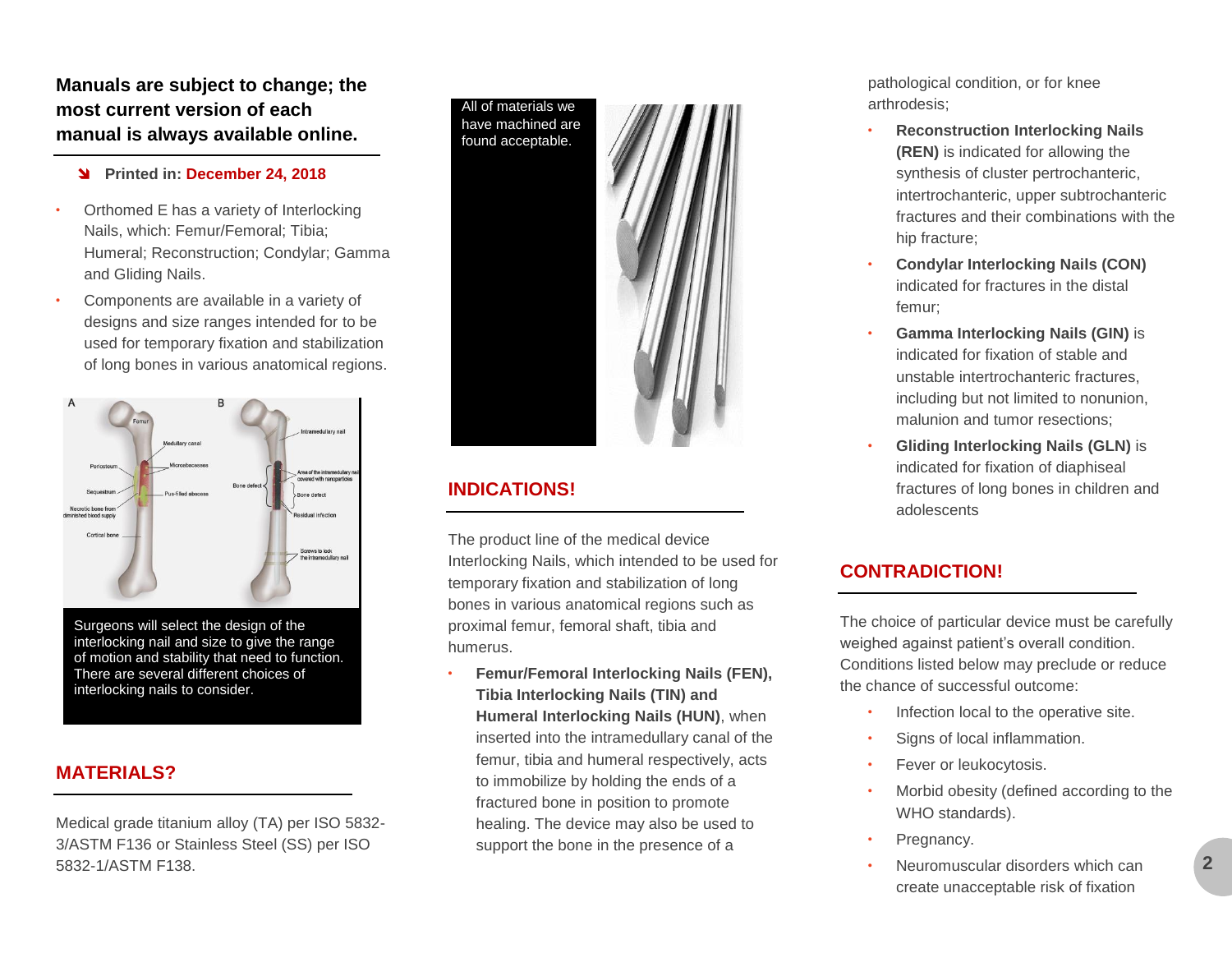failure or complications in postoperative care.

- Any other condition which would preclude the potential benefit of implant insertion surgery and disturb the normal process of bone remodeling, e.g. the presence of tumors or congenital abnormalities, fracture local to the operating site, elevation of sedimentation rate unexplained by other diseases, elevation of white blood cells (WBC) count, or a marked left shift in the WBC differential count.
- Suspected or documented allergy or intolerance to implant materials. Surgeon shall find out if the patient develops allergic reaction to the material of the implant (content of the implant material is presented in Device Description).
- Any case not needing a surgical intervention.
- Any case not described in the indications.
- Any patient unwilling to cooperate with postoperative instructions; mental illness, a condition of senility or substance abuse may cause the patient to ignore certain necessary limitations and precautions in the implant usage.
- Any case where the implant components selected for use would be too large or too small to achieve a successful result.
- Any case that requires the simultaneous use of elements from different systems that are made of different metals.
- Any case in which implant utilization would disturb physiological processes.
- Any case in which there is inadequate tissue coverage of the operative site.
- Shaft fractures with a fissure less than 5 cm from the nearest interlocking hole of the nail.
- Blood supply limitation in the operative site.
- The above -mentioned list does not exhaust the topic of contraindications

## **WARNINGS!**

The important medical information given in this document should be conveyed to the patient.

- The selection of proper shape and size of the implant appropriate for a specific patient is crucial to achieving success of the surgery. The surgeon is responsible for this choice.
- Preoperative and operating procedures, including knowledge of surgical techniques, and correct placement of implants are important and shall be considered by the surgeon in order to achieve success during operation.
- No implant can withstand body loads without the biomechanical continuity of the bone.
- During normal use all surgical implants are subjected to repeated stresses

which can result in material fatigue and failure of the implant.

- To avoid excessive stress on the implant which could lead to non -union or implant failure and associated clinical problems, the surgeon must inform the patient about the physical activity limitations during the treatment period.
- If the patient is involved in an occupation or activity (e.g.: substantial walking, running, lifting weights, muscles strain) which may apply excessive stress on the implant, the surgeon must inform the patient that resultant forces can cause implant failure.
- A successful result is not always achieved in every surgical case. This fact is especially true in the case where other patient's conditions may compromise the results.
- The proper patient selection, compliance of the patient and observance of post -operative recommendations will greatly affect the results. The bone union is less likely to occur among patients who smoke. These patients should be informed about this fact and warned of this consequence.
- Overweight may cause additional stresses and strains within implant which can lead to fatigue and deformation of the implant.
- Patients who are overweight, malnourished and/or abusing alcohol or drugs, with weak muscles and low -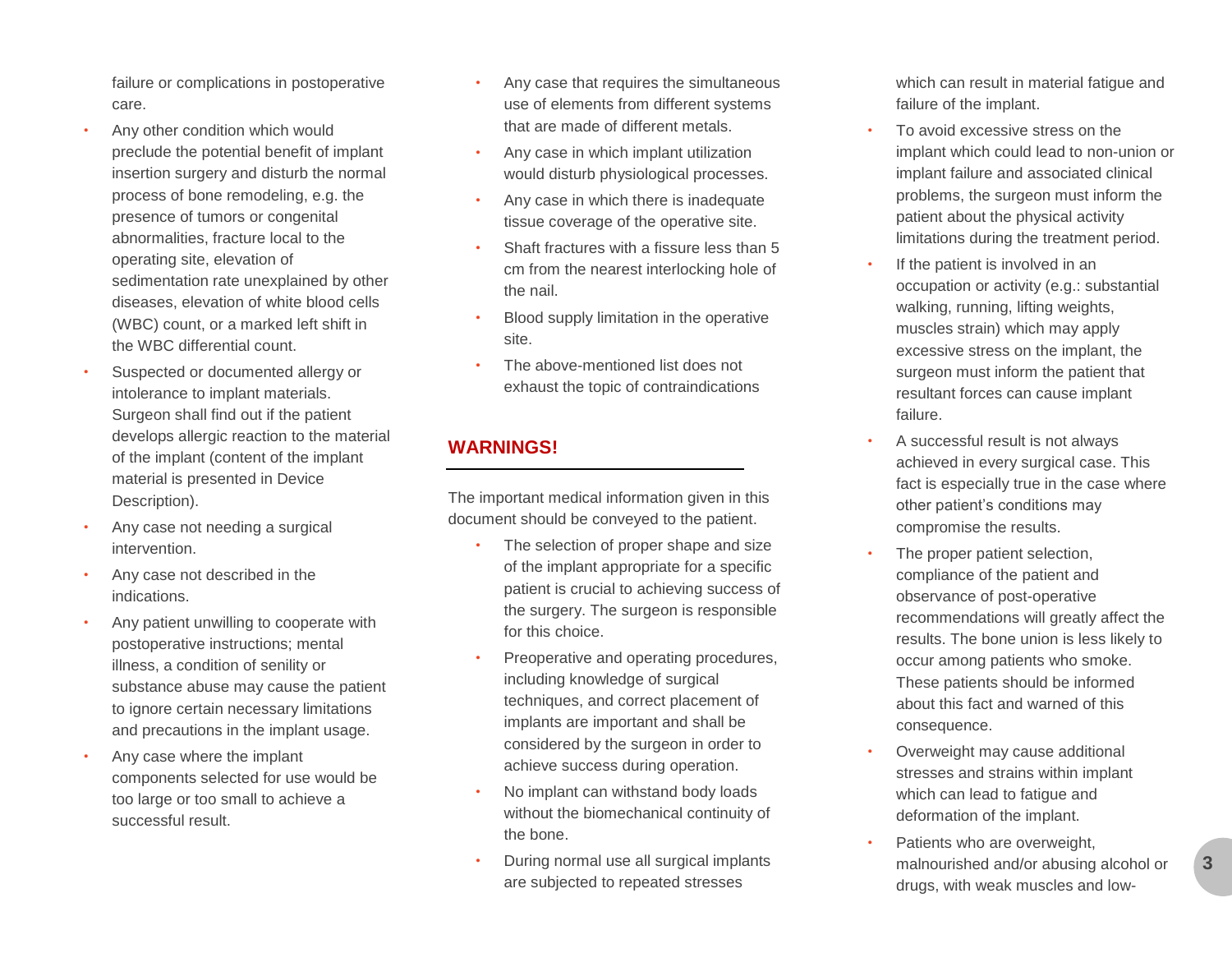quality bones and/or with nerve palsy are not the best candidates for the procedure of surgical stabilization. These patients are not able or not ready to observe the post-operative recommendations and limitations.

- The implants are intended as an aid to the healing process and are NOT intended to replace body structures or bear the body weight when the treatment process has not yet finished.
- The implant may break or become damaged as a result of strenuous activity or trauma and may need to be replaced in the future.
- The surgeon must warn the patient that the device cannot and does not restore the function and efficiency of a healthy bone.
- In the case of delayed union or nonunion, the load or weight bearing may eventually cause the implant bending, loosening, disassembling or fatigue breakage

#### **PRECAUTIONS!**

- Implant is intended for single use only. After removing the implant from the patient's body, it must be secured against re-use, and then finally disposed of in accordance with current hospital procedures.
- Under no circumstances is it allowed to reuse, or re-implant once used device. Even if the removed implant appears to be undamaged, it may have small latent defects

or internal stresses, which could lead to early failure, fatigue wear, and as a result to e.g.: an implant breakage.

#### **Note:**

Not used refers to those single-use components that have not been in contact with blood, bone, tissue, or other body fluids. Any unused, singleuse device that has been exposed to blood, bone, tissue, or body fluids must not be reprocessed and must be discarded.

- Implant which had contact with tissues or body fluids of another patient cannot be reimplanted due to a potential risk of crossinfection caused by viruses, bacteria and prions.
- Misuse of instruments or implants may cause injury to the patient or operative personnel.
- Avoid damaging implant surface and deforming its shape during the implantation; the damaged implant cannot be implanted or left in the patient's body.
- Insertion, removal and adjustment of implants must only be done with instruments specially designated for those implants.
- Use of implants and instruments in combination with implants and instruments from other manufacturers may cause damage or failure of those implants or instruments and may lead to improper course of surgery and healing process.
- While rare, intraoperative fracture or breakage of the instrument can occur. Instruments which have been subjected to prolonged use or excessive force are more susceptible to fractures, depending on care

taken during surgery, number of procedures performed, and attention paid. Instruments should be examined for wear or damage prior to surgery.

- Orthopedic surgeons always investigate the possibility of osteoporosis in older patients with fracture due to minor trauma such as a fall from standing height to the floor. Patients with osteoporotic fractures are among the highest risk patients for further osteoporotic fractures, often within 1 year of the fracture. The surgeon's responsibilities include the following:
	- Inform the patient about the need for an osteoporosis evaluation. The orthopedic surgeon should have a basic understanding about osteoporosis and its treatments.
	- Investigate whether osteoporosis is an underlying cause of the fracture. The evaluation should include a clinical history of risk factors and bone mineral density (BMD) assessment, as appropriate.
	- Ensure that appropriate intervention is initiated. The orthopedic surgeon should ensure that an osteoporosis evaluation is done, and appropriate intervention taken.
- While inserting the screw, it is essential to correctly set the screwdriver in relation to the screw. Following the instructions given allows for reduction of the risk of mechanical damage to the screw, screwdriver, or bony hole:
	- screwdriver should be set in the screw axis,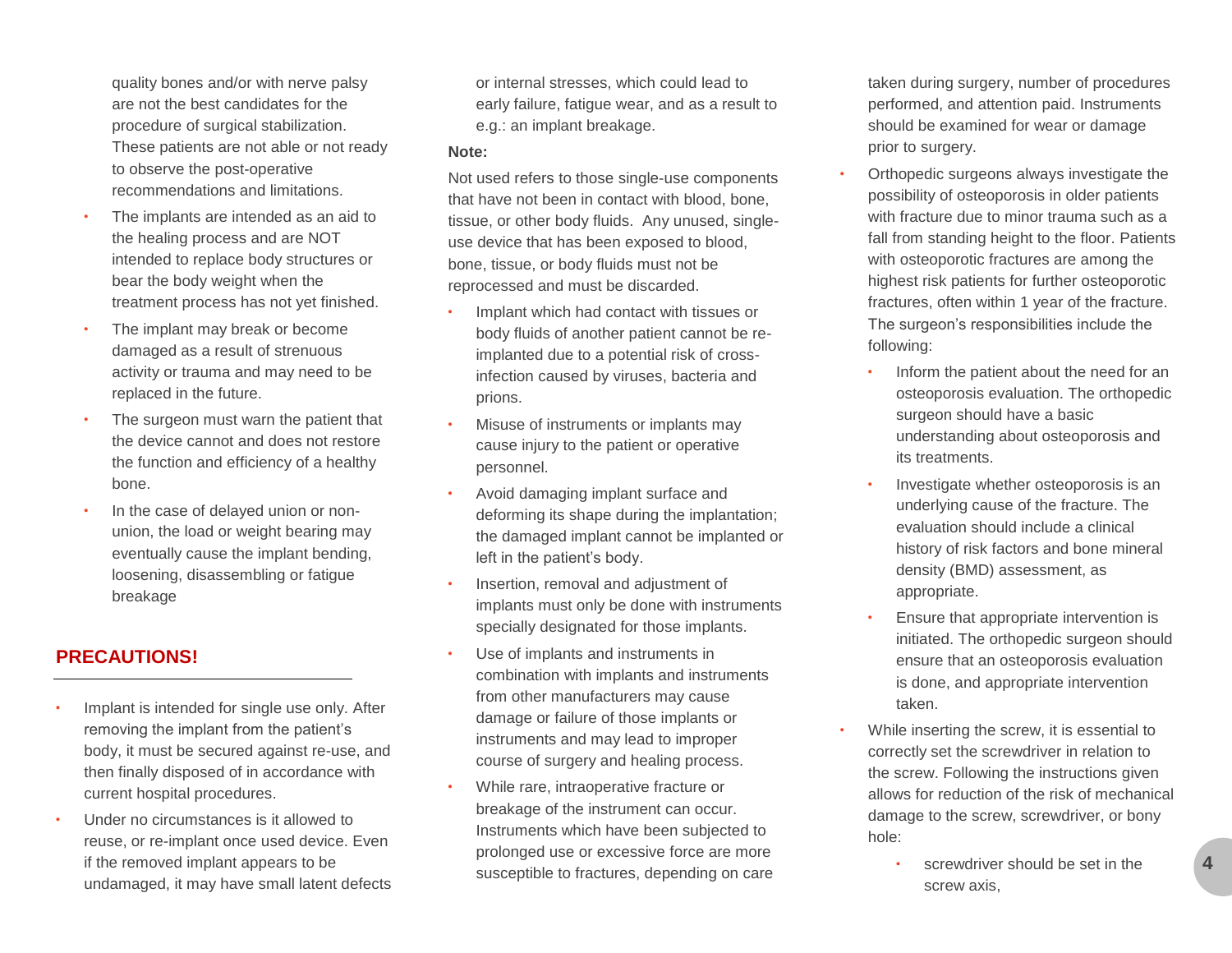- apply proper axial pressure to ensure that the screwdriver goes as deep in the head of the bone screw as possible,
- the final phase of tightening shall be performed carefully.

#### **WHAT HAPPENS BEFORE SURGERY?**

- Patients' conditions and/or predispositions such as those addressed in the abovementioned CONTRADICTION should be avoided.
- Before deciding about implantation, the surgeon shall inform the patient about indications and contraindications of such procedure and possibility of complications occurrence after the operation. Patient shall be introduced to the purpose and manner of the procedure, and to functional and aesthetic effects of such treatment.
- Proper clinical diagnosis and accurate operation planning and performance are needed to achieve good final result of treatment.
- Where material sensitivity is suspected, appropriate tests should be made prior to material selection or implantation.
- The implantation shall be carried out by the surgeon familiar with adequate rules and operating techniques, and who has acquired practical skills of using instrument set. The selection of surgical technique adequate for

a specific patient remains surgeon's responsibility.

- The operation procedure shall be carefully planned. The size of implant should be determined prior to the beginning of the surgery. An adequate inventory of implants with required sizes should be available at the time of surgery, including sizes larger and smaller than those expected to be used.
- The surgeon should be familiar with all components of the implant system before use and should personally verify if all components and instruments are present before the surgery begins.
- Do not use the implant if the original, sterile packaging is damaged. Sterility cannot be guaranteed if the packaging is not intact. The packaging shall be carefully checked prior to use.
- Implants are delivered in protective packages. The package should be intact at the time of receipt.
- Before procedure begins, all implants should be carefully checked to ensure that there is no damage (surface scratching, dents, signs of corrosion and shape deformations). Damaged implant cannot be inserted into the body.

#### **WHAT HAPPENS AFTER SURGERY?**

It is essential to follow all of physician's postoperative directions and warnings.

- It is essential to confirm proper position of the implant by roentgenographic examination.
- In postoperative period, in treatment, the correctness of implant positioning and immobilization of union should be confirmed by roentgenographic examination.
- The patient should be warned about the risk should he fail to follow the above-mentioned rules, or should he be unavailable for followup clinical examination.
- The surgeon must instruct the patient to report any unusual changes of the operative site to his/her physician. If any change at the site has been detected, the patient should be closely monitored.
- The patient should be informed about the type of implant material.
- The patient should be warned to inform the medical staff about the inserted implants prior to any MRI procedure.
- The patient should be advised not to smoke or consume alcohol excessively during the period of treatment.
- If the patient is involved in an occupation or activity which may apply excessive stress on the implant (e.g. substantial walking, running, lifting, or muscle strain) the surgeon must advise the patient that resultant forces can cause implant failure.
- The surgeon must instruct the patient regarding appropriate and restricted activities during consolidation and maturation of the fusion mass in order to prevent placing excessive stress on the implants which may lead to fixation or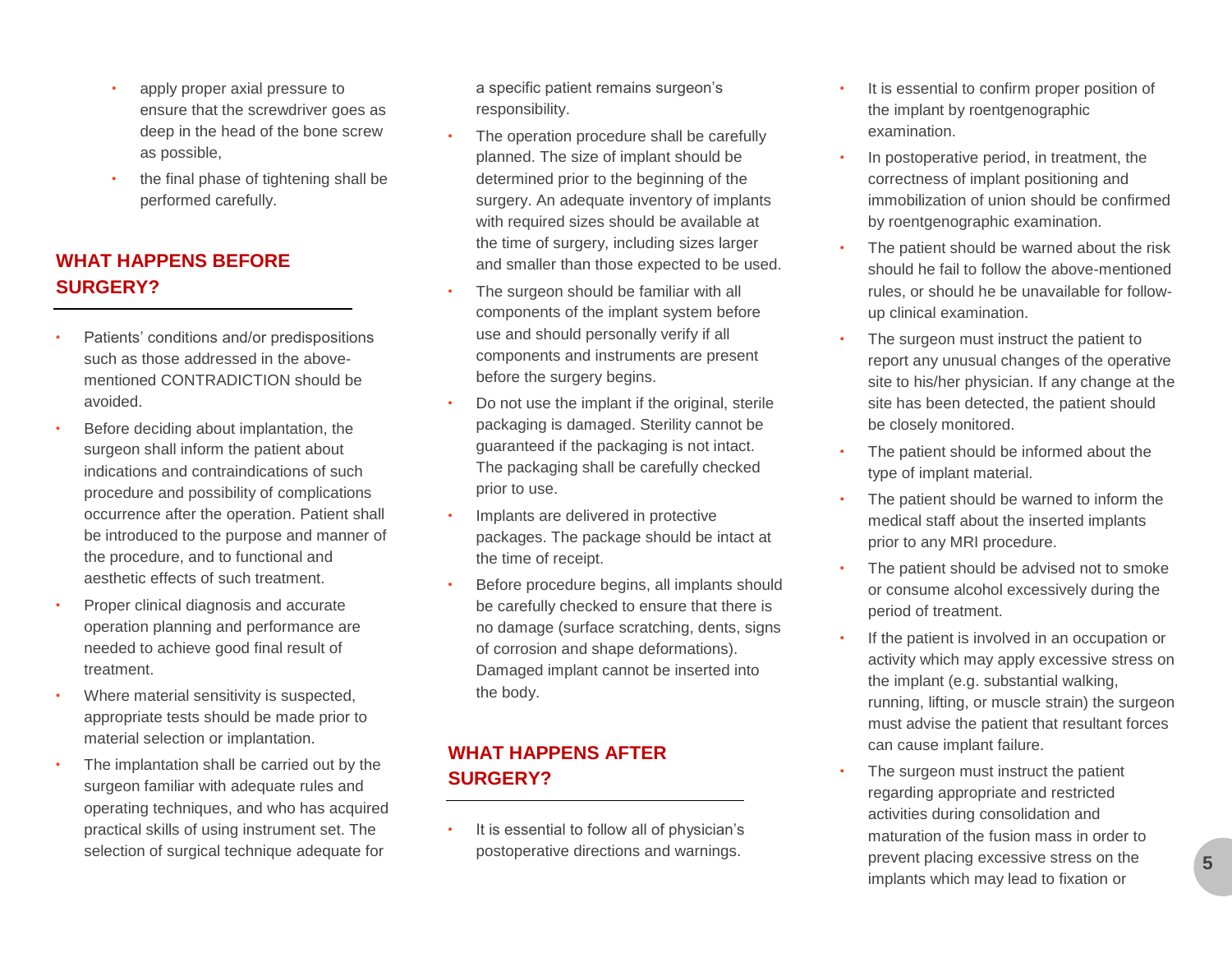implant failure and further clinical problems. The implant may break or become damaged as a result of strenuous activity or trauma and may need to be replaced in the future.

- Failure to perform appropriate immobilization of bone when delayed or non-union occurs may lead to excessive fatigue stresses in the implant. Fatigue stresses may be a potential cause of implant becoming bent, loosened or fractured. If non-union of fracture or implant bending, loosening or fracture occurs, the patient should be immediately revised, and the implants should be removed before any serious injuries occur. The patient must be appropriately warned about these risks and closely monitored to ensure compliance during the treatment until the bone union is confirmed.
- After locking the nail in the bone, it is necessary to verify whether the locking screws have been inserted in the nail holes.

## **IMPLANT REMOVAL AFTER TREATMENT**

When bone union is achieved, the implants serve no functional purpose and their removal is recommended. The possibility of another surgical procedure and associated risks must be analyzed and discussed with the patient. The final decision on implant removal is up to the surgeon. In most patients, removal is indicated because the implants are not intended to transfer forces developed during normal activities.

- If the device is not removed following completion of its intended use, one or more complications may occur, in particular:
- Corrosion, with localized tissue reaction or pain.
- Migration of the implant, possibly resulting in injury.
- Risk of additional injury from postoperative trauma.
- Bending, loosening, or breakage, which could make implant removal difficult or impossible.
- Pain, discomfort, or abnormal sensation due to the presence of the implant.
- Increased risk of infection.
- Bone loss due to the stress shielding.
- Potentially unknown and/or unexpected long-term effects.
- Implant removal should be followed by adequate postoperative management to avoid fracture, re-fracture, or other complications.

## **MAGNETIC RESONANCE COMPATIBILITY!**

• Orthomed E implants made completely from or containing elements made of implantable steel were not assessed for their safety and compatibility with magnetic resonance imaging procedures. The performance of MRI on these implants (especially in the magnetic field with a significant induction) may pose a potential risk of, i.e.:

- implant displacement or heating up,
- artifacts on MR images.
- Implants made of titanium are conditionally compatible with magnetic resonance imaging.
- The patient can be scanned under the following conditions:
	- static magnetic field of ≤ 3 Tesla,
	- maximum magnetic field spatial gradient of ≤ 720 Gauss/cm,
	- maximum MR system reported wholebody-averaged specific absorption rate (SAR) of 3W/kg for 15 minutes of scanning.

#### **CAUTION:**

*The user should be absolutely familiar with the contraindications and warnings established by the manufacturer of the MRI scanner to be used for imaging procedure.*

- MR imaging may be interfered with if the area of interest is in the exact same area or relatively close to the position of the implant.
- Do not perform MRI if there are doubts about the tissue integrity and the implant fixation or if the proper location of the implant is impossible to be established.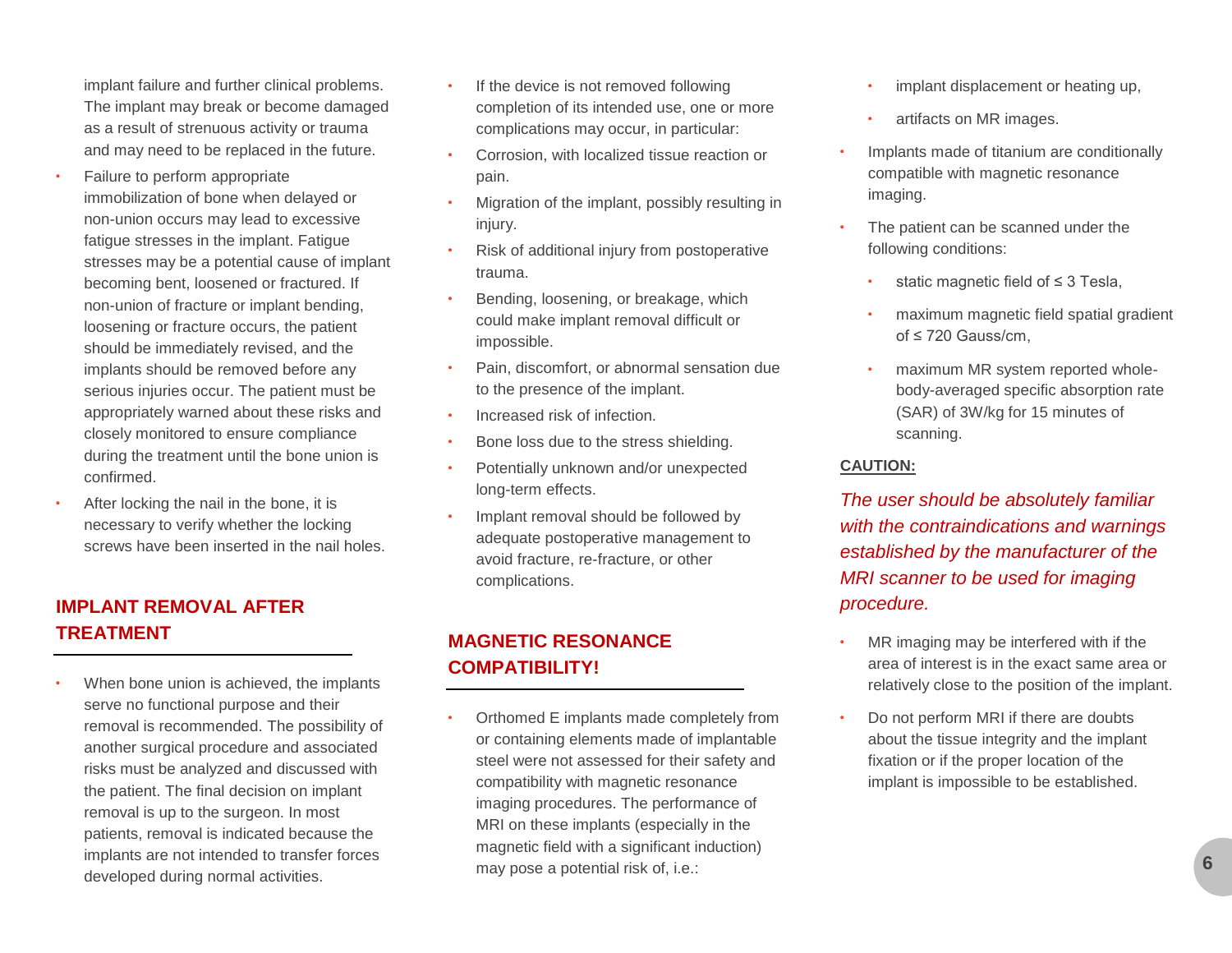#### **PACKAGING AND STORAGE!**

- Implants are single-use devices, provided non-sterile.
- The unit package contains: Non-sterile version - one piece of the product. Clear plastic bags are a typical packaging material.
- The packaging is equipped with the product label. The label (as a primary label) contains e.g.: for Non-sterile product
	- Logo Orthomed-E and the address of the manufacturer.
	- Name and size of the device.
	- Production batch number (LOT), e.g. XXXXXXX.
	- Material of the implant (see IMPLANT MATERIAL).
	- Non-Sterile sign indicates sterile product.
	- Device pictogram and information symbols
- In addition to the device primary label, an auxiliary label with specific market requirements of a given area may be placed on the unit package (e.g. legal requirements of the country in which the device will be distributed).
- The package may contain: Instructions for Use and labels to be placed in a patient's medical record.
- Implants should be stored in appropriate protective packages, in a clean, dry place with a moderate temperature and under

conditions that provide protection from direct sunlight.

## **IMPLANTS PROVIDED NON-STERILE!**

- Prior to use of a non-sterile device the following rules apply:
	- The device must undergo washing, disinfection and sterilization procedures. It is recommended to use automated procedures for washing and disinfecting in the washer-disinfector.
	- Effective cleaning is a complicated procedure depending on the following factors: the quality of water, the type and the quantity of used detergent, the technique of cleaning (manual, ultrasound, with the use of washing/disinfecting machine), the proper rinsing and drying, the proper preparation of the device, the time, the temperature and carefulness of the person conducting this process.
	- Labels to be placed in patient's medical records (delivered together with the implant) must be protected against loss or damage during the implant washing and sterilization.
	- The hospital facility remains responsible for the effectiveness of the conducted cleaning, packaging and sterilization processes with the use of existing equipment, materials and properly trained personnel.
- **Preparation for washing**
	- After taking the device out from the original package, remove possible surface contamination (resulting from e.g.: damage to unit package) using a disposable cloth, paper towel or plastic brushes (nylon brushes are recommended). Do not use brushes made of metal, bristles or materials which could damage the implant.
- **Cleaning and disinfection process**
	- The chosen washing and disinfecting detergents must be suitable and approved for use with medical devices. It is important to follow the instructions and restrictions specified by the producer of those detergents. It is recommended to use aqueous solutions of washing-disinfecting agents with a pH value between 7 and 10.8.
- **Manual cleaning**
	- Apply washing detergent to implant surface and brush carefully. Suitable brushes must be used for holes cleaning.
	- If applicable, ultrasonic cleaning may be performed. The ultrasonic bath must be prepared according to the manufacturer's instructions.
	- Rinse thoroughly under running water. It is recommended to rinse with demineralized water.
	- Visually inspect the entire surface of the device for damage and contaminants. Damaged implants must be removed.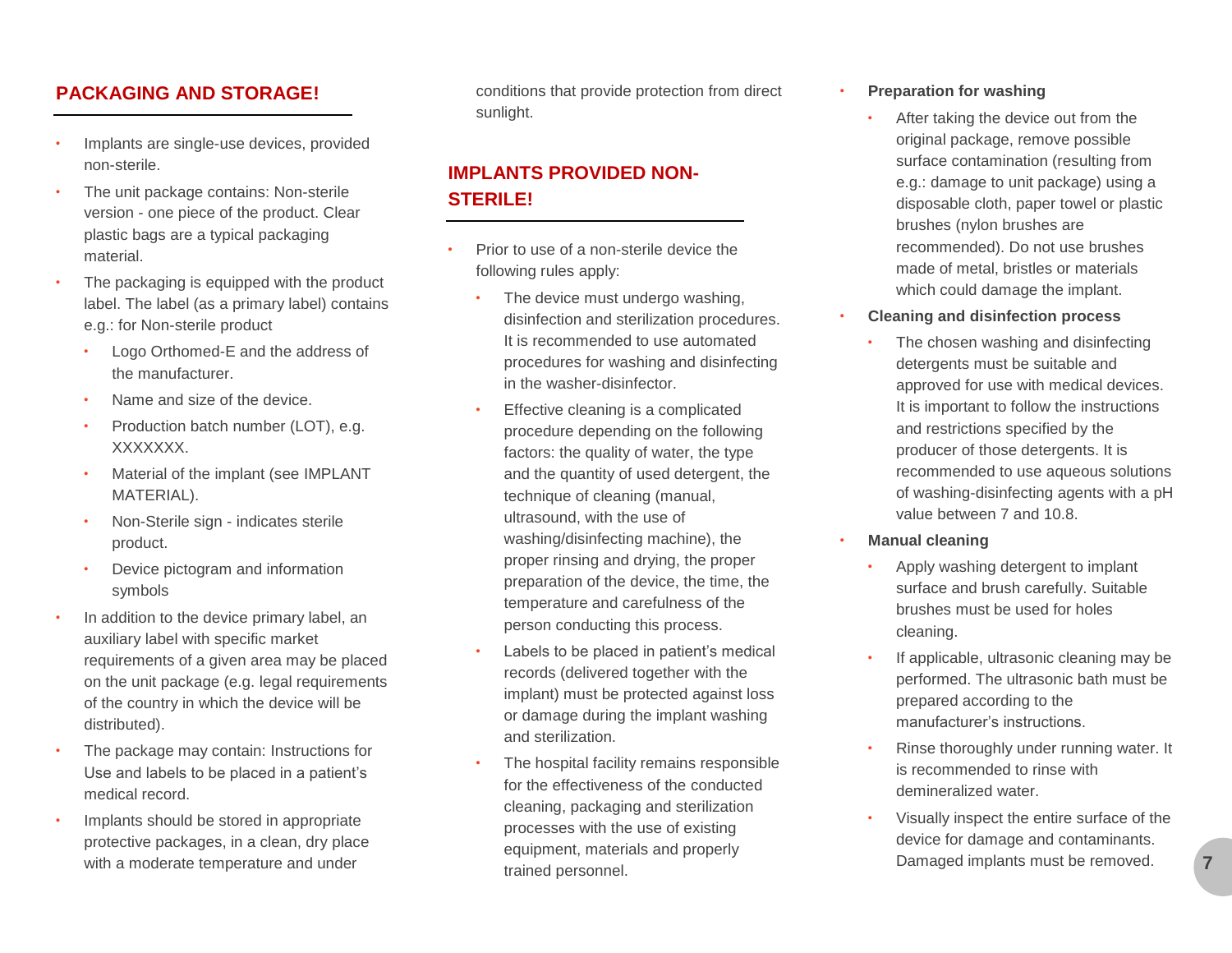- For contaminated implants, the cleaning process should be repeated.
- **Cleaning in the washer-disinfector**
	- The device should undergo a process of machine washing in the washerdisinfector (use washing-disinfecting agents recommended for medical devices). CAUTION: The equipment used for washing/disinfection should meet the requirements of EN ISO 15883.
	- Procedure of washing in the washerdisinfector shall be performed according to internal hospital procedures, recommendations of the washing machine manufacturer, and instructions for use prepared by the washing disinfecting agent manufacturer. Disinfection should be carried out at temperature of 90°C (soak in demineralized water) for at least 10 minutes without the use of detergents.
- **Drying**
	- Drying of the device must be performed as a part of the washing/disinfection process.
- **Packaging**
	- The device supplied non-sterile must be repacked in a packaging intended for a specific sterilization method that meets the requirements of EN ISO 11607-1. The packaging procedure must be performed in controlled purity conditions. The device must be packed in such a way that during removal from the package, when used, there is no risk

for its contamination. Sterilization package is designed to maintain the sterility of medical devices after the sterilization process and during their storage prior to use.

- **Sterilization**
	- Washed, disinfected, and dried device shall undergo the sterilization process. The recommended method of sterilization is vacuum-type steam sterilization (with water vapor under overpressure):
		- temperature: 134°C,
		- minimum exposure time: 7 min,
		- minimum drying time: 20 min.

#### **CAUTION:**

- Sterilization must be effective and in accordance with requirements of the EN 556 standard to ensure the required level of guaranteed sterility SAL 10-6 (where SAL stands for Sterility Assurance Level).
- Implant must not be sterilized in the package in which it was delivered.
- Validated sterilization methods used by sterilization facilities are allowed.
- The above-mentioned rules of cleaning and sterilization must be followed when dealing with any device intended for implantation.

# **RE-STERILIZATION!**

The adverse effects may necessitate It is permitted to re-sterilize devices by end-user **ATTENTION:** The user of the product bears all responsibility for re-sterilization. In such case the device shall be washed and sterilized in a way described in Instruction for Reusable Orthopedic Implants.

# **ADVERSE EFFECTS!**

- The adverse effects may necessitate reoperation or revision. The surgeon should warn the patient about the possibility of adverse effects occurrence. The undermentioned list does not exhaust the topic of adverse events. There is a risk of occurrence of adverse events with unknown etiology which may be caused by many unpredictable factors. Potential adverse events include but are not limited to:
	- Implant damage (fracture, deformation or detachment).
	- Early or late loosening, or displacement of the implant from the initial place of insertion.
	- Possibility of corrosion as a result of contact with other materials.
	- Body reaction to implants as foreign bodies e.g. possibility of tumor metaplasia, autoimmune disease and/or scarring.
	- Compression on the surrounding tissue or organs.
	- Infection and/or Death.
	- Bone fractures or "stress shielding" phenomenon causing loss of bone above, below or at the operative site.